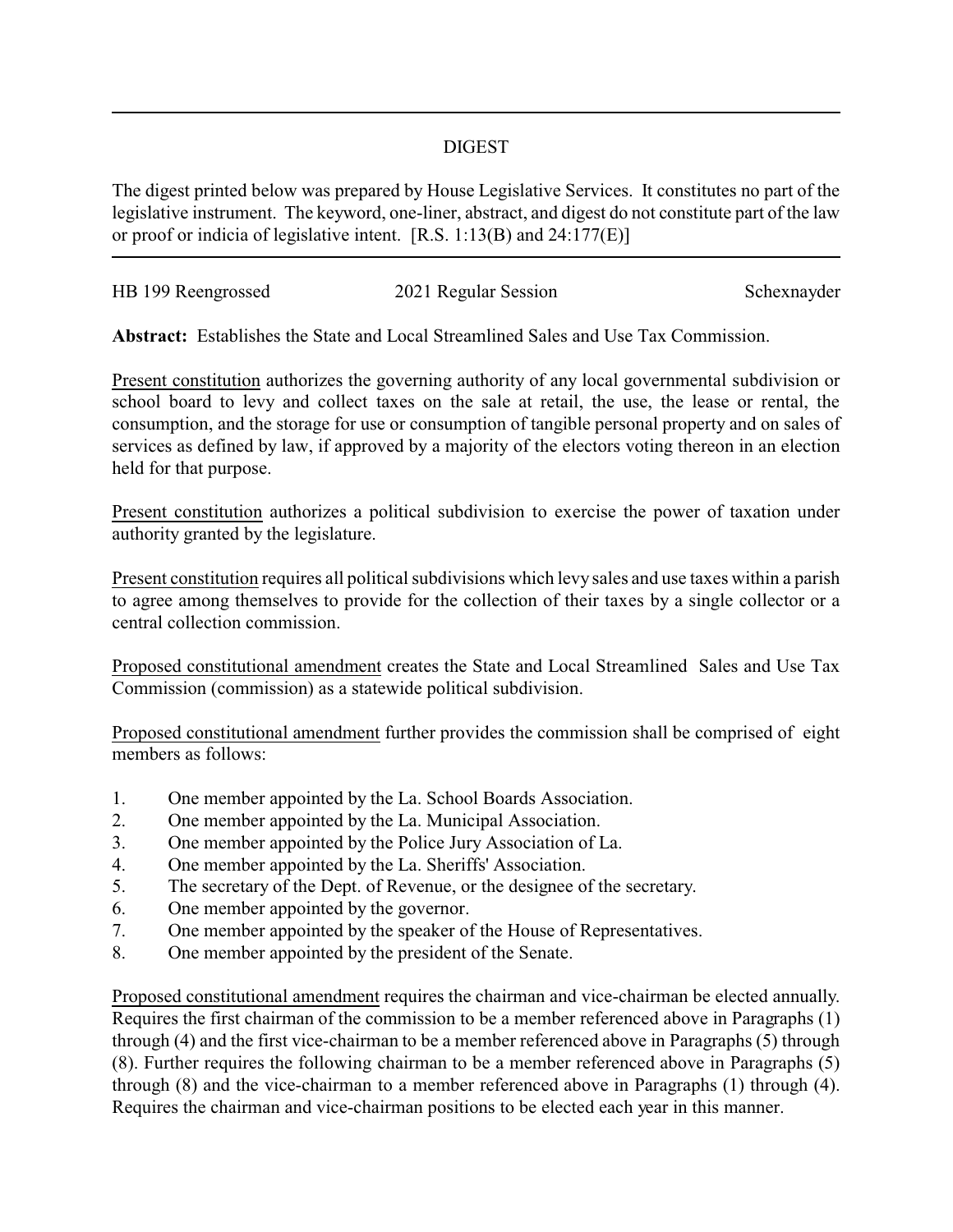Proposed constitutional amendment provides that the adoption or amendment of administrative and operational rules of the commission shall require a vote of two-thirds of the members.

Proposed constitutional amendment provides that the commission shall provide for streamlined electronic filing and remittance of all sales and use taxes levied in the state. Further provides for prompt remittance of all monies collected and specifies that monies collected shall be the property of the respective taxing authority.

Proposed constitutional amendment requires the commission to serve as the streamlined administrative entity to provide policy advice and to promulgate rules relative to sales and use taxes levied by all taxing authorities within the state. Further provides the commission shall serve as the central audit entity for all taxpayers without a physical presence in La.

Proposed constitutional amendment provides that the commission shall be funded by both state and local sales and use tax revenues considered by the commission reasonable and necessary costs of administration and collection of sales and use taxes.

Proposed constitutional amendment provides that on a day selected by the commission or six months after the effective date of the Act, La. Sales and Use Tax Commission for Remote Sellers and the La. Uniform Local Sales Tax Board shall be abolished. Further provides the powers, duties, functions, and responsibilities of these entities shall be transferred to the commission.

Proposed constitutional amendment provides that any reference in law to the La. Sales and Use Tax Commission for Remote Sellers and the La. Uniform Local Sales Tax Board shall be deemed to apply to the commission.

Proposed constitutional amendment further provides all books, papers, records, actions, property, and employees of La. Sales and Use Tax Commission for Remote Sellers and the La. Uniform Local Sales Tax Board shall be transferred to the commission.

Proposed constitutional amendment requires a two-thirds vote of the legislature to enact all statutory provisions relative to duties, funding, or obligations of the commission.

Provides for submission of the proposed amendment to the voters at the statewide election to be held Nov. 8, 2022.

(Adds Const. Art. VII, §3.1)

## Summary of Amendments Adopted by House

## The House Floor Amendments to the engrossed bill:

1. Change the reference from state and local representation to the particular members named in the constitutional amendment with regard to the election of the chairman and vice-chairman of the commission.